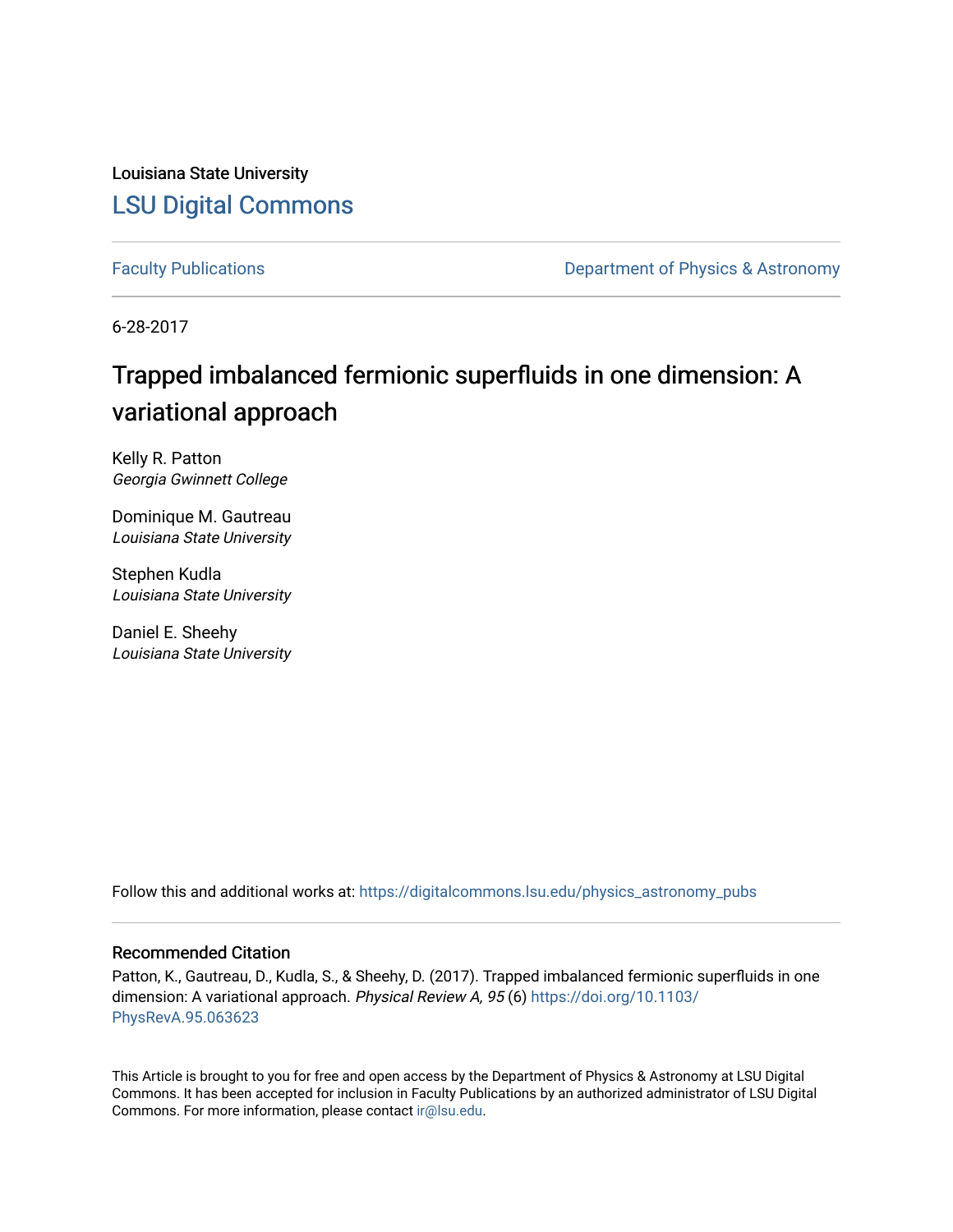

# CHORUS

This is the accepted manuscript made available via CHORUS. The article has been published as:

# Trapped imbalanced fermionic superfluids in one dimension: A variational approach

Kelly R. Patton, Dominique M. Gautreau, Stephen Kudla, and Daniel E. Sheehy Phys. Rev. A **95**, 063623 — Published 28 June 2017 DOI: [10.1103/PhysRevA.95.063623](http://dx.doi.org/10.1103/PhysRevA.95.063623)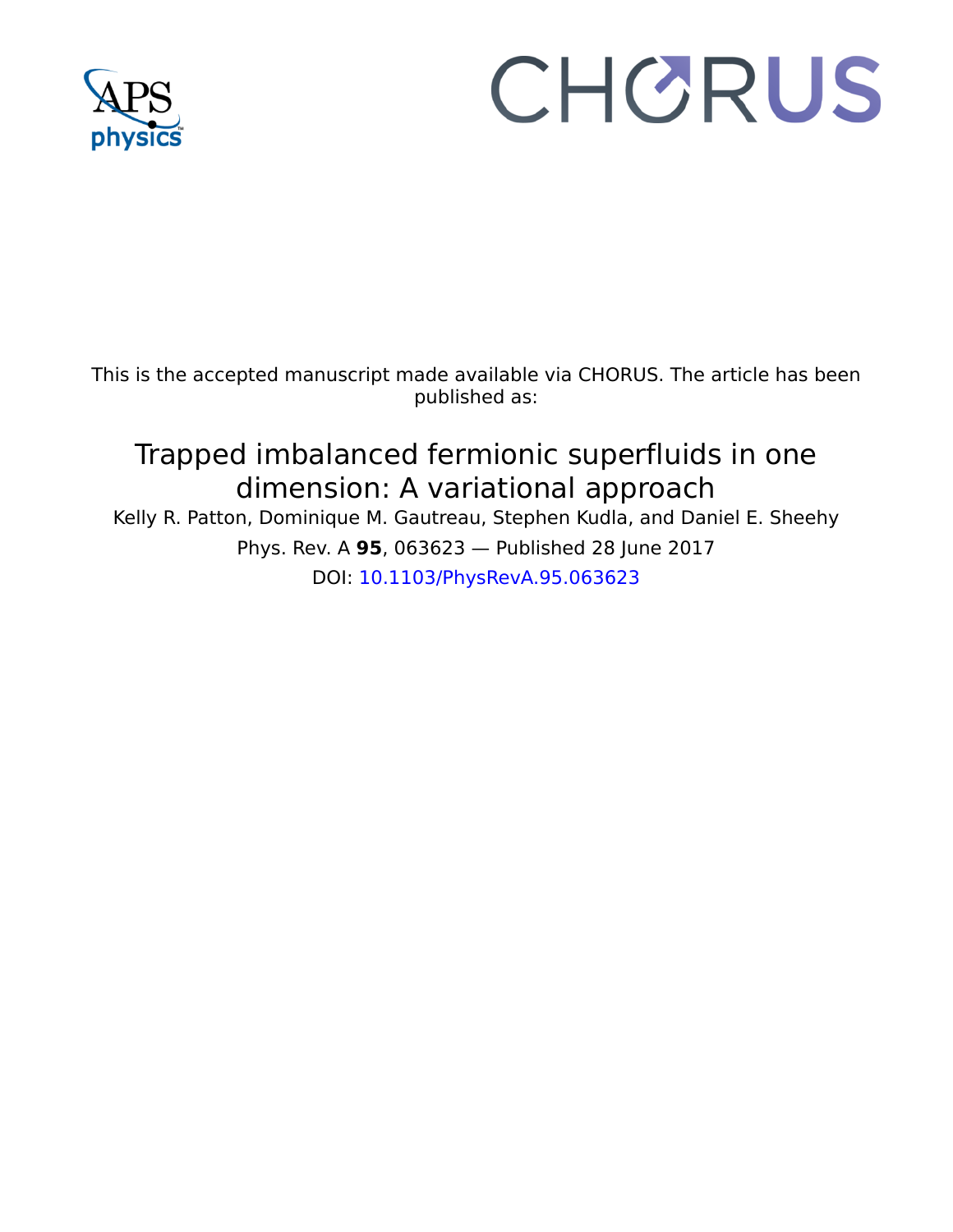#### Trapped imbalanced fermionic superfluids in one dimension: A variational approach

Kelly R. Patton,<sup>1,\*</sup> Dominique M. Gautreau,<sup>2,[†](#page-2-1)</sup> Stephen Kudla,<sup>2</sup> and Daniel E. Sheehy<sup>2,[‡](#page-2-2)</sup>

<sup>1</sup>School of Science and Technology, Georgia Gwinnett College, Lawrenceville, Georgia 30043, USA

 ${}^{2}$ Department of Physics and Astronomy, Louisiana State University, Baton Rouge, Louisiana 70803, USA

We propose and analyze a variational wave function for a population-imbalanced one-dimensional Fermi gas that allows for Fulde-Ferrell-Larkin-Ovchinnikov (FFLO) type pairing correlations among the two fermion species, while also accounting for the harmonic confining potential. In the strongly interacting regime, we find large spatial oscillations of the order parameter, indicative of an FFLO state. The obtained density profiles versus imbalance are consistent with recent experimental results as well as with theoretical calculations based on combining Bethe ansatz with the local density approximation. Our variational wavefunction displays no signature of the FFLO state in the densities of the two fermion species. Nonetheless, the oscillations of the order parameter appear in density-density correlations, both in-situ and after free expansion. Furthermore, above a critical polarization, the value of which depends on the interaction, we find the unpaired Fermi-gas state to be energetically more favorable.

#### I. INTRODUCTION

After the tremendous success of the Bardeen-Cooper-Schrieffer (BCS) theory of superconductivity [\[1\]](#page-10-0) interest quickly turned towards the possibility of other more exotic forms of superconductivity (or fermionic superfluidity). One of the first theoretical proposals for a novel superconductor was the Fulde-Ferrell-Larkin-Ovchinnikov (FFLO) [\[2,](#page-10-1) [3\]](#page-10-2) state, predicted to occur in systems with mismatched Fermi energies, i.e., a spin-↑ and spin-↓ population imbalance. The FFLO state is predicted to occur, for a conventional three-dimensional s-wave superconductor, very close to the so-called Chandrasekhar-Clogston  $(CC)$  limit  $[4, 5]$  $[4, 5]$ , which is the point where the energy penalty due to the Fermi energy mismatch is larger than the energy gained from pairing.

The resulting first order phase transition from the BCS phase to an imbalanced normal phase that occurs at the CC limit has been well established experimentally in both electronic superconductors in an externally applied magnetic field and also cold fermionic atomic gases under an imposed population imbalance. However, the FFLO state, which is theoretically predicted to occupy a region of the phase diagram close to the CC limit, has never been observed.

Unlike the BCS state, the Cooper pairs of the FFLO state exhibit a spatial variation in the local pair amplitude. In a homogeneous system the corresponding FFLO wavevector  $Q$  is approximately equal to the difference of the Fermi surface wave vectors  $|Q| \simeq k_{\text{F}+} - k_{\text{F}\perp}$  for the majority (denoted by spin- $\dagger$ ) and minority (spin- $\downarrow$ ) fermion species. The pairing amplitude takes the form  $\Delta(r) \propto e^{i\mathbf{Q} \cdot \mathbf{r}}$  in the FF phase and  $\Delta(r) \propto \cos(\mathbf{Q} \cdot \mathbf{r})$  in the LO phase, with the latter believed to be more stable



<span id="page-2-3"></span>FIG. 1. Schematic of the FFLO wave function for a trapped one-dimensional gas Eq. [\(1\)](#page-3-0) with a population imbalance given by  $q = N_{\uparrow} - N_{\downarrow}$ . Spin- $\uparrow$  fermions at harmonic oscillator level n are paired with spin- $\downarrow$  fermions at level  $n - q$ (our illustration is for the case of  $q = 1$ .) The excess spins- $\uparrow$ occupy low-energy levels with  $0 \leq n \leq q-1$ .

than the former. Unfortunately, experimental verification has been lacking, and although some evidence of the FFLO state has been seen in cold atom [\[6\]](#page-10-5) and condensed matter [\[7,](#page-10-6) [8\]](#page-10-7) settings, no signature of the periodic modulation of the order parameter has been observed to date.

The regime of stability of the FFLO state, as a function of parameters such as interaction strength and population imbalance, is theoretically predicted to be strongly dependent on dimensionality, with the regime of stability smallest in three dimensions [\[9,](#page-10-8) [10\]](#page-10-9), becoming larger for two spatial dimensions [\[11–](#page-10-10)[21\]](#page-11-0) and largest in one dimension [\[22,](#page-11-1) [23\]](#page-11-2). Although many experiments on imbalanced Fermi gases have investigated the threedimensional regime [\[26–](#page-11-3)[31\]](#page-11-4) (finding no evidence of the FFLO state), recent experiments have explored Fermi gases in one  $[6, 32]$  $[6, 32]$  or two spatial dimensions  $[33-40]$  using an appropriate trapping potential.

<span id="page-2-0"></span><sup>∗</sup>[kpatton1@ggc.edu](mailto:kpatton1@ggc.edu)

<span id="page-2-1"></span><sup>†</sup> Present address: School of Physics and Astronomy, University of Minnesota, Minneapolis, MN 55455, USA

<span id="page-2-2"></span><sup>‡</sup> [sheehy@lsu.edu](mailto:sheehy@lsu.edu)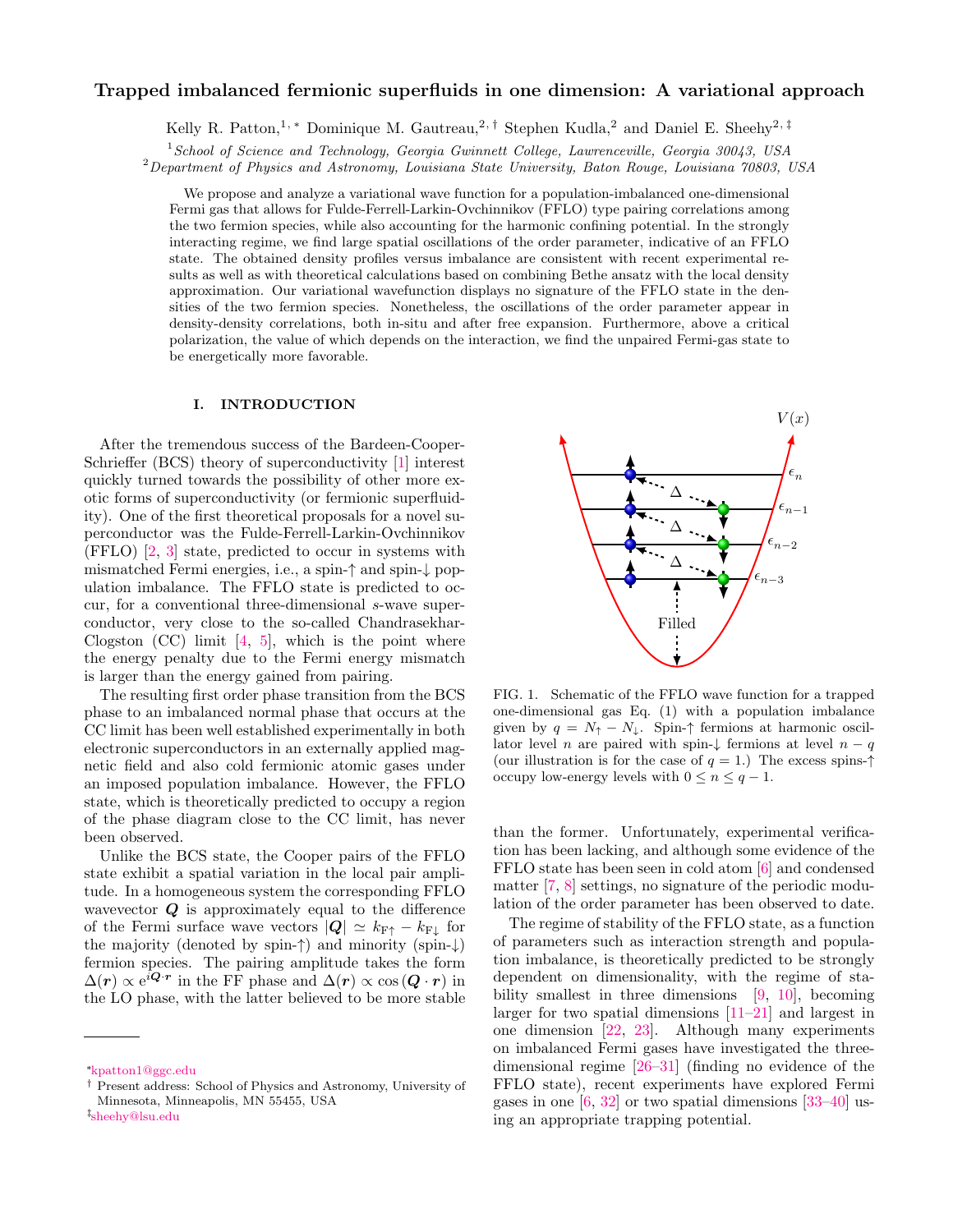Here, our major interest in the one-dimensional (1D) regime, which has been the subject of extensive recent theoretical work. The theoretical work investigating the FFLO state in 1D has ranged from applying Bethe ansatz  $[22-25, 41]$  $[22-25, 41]$  $[22-25, 41]$  $[22-25, 41]$ , density-matrix renormalization group  $[42-$ [46\]](#page-11-11), quantum Monte Carlo [\[47,](#page-11-12) [48\]](#page-11-13), tight binding models [\[49,](#page-11-14) [50\]](#page-11-15), bosonization [\[51\]](#page-11-16), conformal field theory [\[52\]](#page-11-17), and self-consistent mean-field solutions to the gap equation [\[53](#page-11-18)[–57\]](#page-11-19). Many of these methods only strictly apply to infinite 1D systems, further relying on the uncontrolled local density approximation (LDA) to account for the effects of the trapping potential that is omnipresent in ultracold atomic experiments.

In Ref. [\[58\]](#page-11-20) it was shown that a simple variational BCStype wave function that involved pairing of harmonicoscillator states could account for pairing correlations in a balanced trapped 1D gas without the necessity of invoking the LDA. Here, we propose a similar wave function for the imbalanced case that incorporates FFLO pairing correlations in a natural way. The wave function is:

<span id="page-3-0"></span>
$$
|\Psi\rangle = \prod_{m=0}^{q-1} \hat{c}_{m\uparrow}^{\dagger} \prod_{n=q}^{\infty} \left( u_n + v_n \hat{c}_{n\uparrow}^{\dagger} \hat{c}_{n-q\downarrow}^{\dagger} \right) |\text{vac}\rangle, \quad (1)
$$

where the quantum numbers  $(m, n)$  label the discrete energy levels of the trapped gas and the arrow  $(\uparrow, \downarrow)$  represents the atomic hyperfine state. In the following, the trapping potential will be taken to be harmonic.

This wave function consists of two product factors acting on the vacuum, with the rightmost factor corresponding, physically, to the presence of imbalanced pairing correlations (characterized by the variational parameters  $u_n$ and  $v_n$ ) between a spin- $\uparrow$  fermion at level n and a spin-↓ fermion at level n − q, as illustrated in Fig. [1.](#page-2-3) The left most factor corresponds to a central filled core of unpaired spin-↑ fermions. This variational wave function has a fixed total population imbalance (or magnetization) equal to  $q = N_{\uparrow} - N_{\downarrow}$ . In addition, as we shall show below, the real-space local pairing amplitude associated with  $|\Psi\rangle$  exhibits the oscillatory real-space pairing correlations expected for an FFLO state. For these reasons, we propose that this is a natural variational wave function to study the FFLO state of a 1D trapped Fermi system.

This paper is organized as follows: In Sec. [II,](#page-3-1) we derive the variational energy equation using Eq. [\(1\)](#page-3-0) in the harmonic oscillator basis of the trapping potential. Note that we work only in the zero-temperature limit, studying ground-state properties. We further discuss the necessity of allowing the oscillator length scales associated with the single-particle basis to differ from that of the harmonic potential. The energy is then directly minimized numerically, without resorting to explicitly finding the Euler-Lagrange equations. The results of this minimization are presented and analyzed in Sec. [III,](#page-5-0) in which the density profiles and pairing amplitude are shown, as well as density-density correlations. In Sec. [IV](#page-8-0) we make brief concluding remarks.

Before proceeding to our calculations, we conclude this section by describing our main results. We find that an FFLO state of imbalanced Fermi gases, described by Eq. [\(1\)](#page-3-0), is stable for sufficiently small magnetization  $(q)$ , with a spatially modulated local pairing amplitude that is analogous to the LO phase of an infinite imbalanced gas, possessing nodes at which  $|\Delta(x)|$  vanishes. However, we find that the oscillatory pairing amplitude does not leave any appreciable signature in the local density or local magnetization (density difference,  $m(x) = n<sub>†</sub>(x) - n<sub>⊥</sub>(x)$ , such as a local increase in  $m(x)$ near the nodes of  $|\Delta(x)|$ . Our results for these densities agree qualitatively with experiment and theory based on combining the Bethe ansatz with the LDA [\[6\]](#page-10-5), showing an imbalanced central region and a paired (balanced) outer region at the edges of the cloud. With increasing  $q$ , the FFLO phase becomes unstable (as in three-dimensional imbalanced Fermi gases) to an unpaired Fermi gas phase.

#### <span id="page-3-1"></span>II. VARIATIONAL ENERGY

We study a one-dimensional imbalanced Fermi gas, a system that has been achieved experimentally using an optical lattice potential to create an array of weaklycoupled tubes [\[6,](#page-10-5) [32\]](#page-11-5). In the limit of large optical lattice depth, it is approximately valid to neglect any intertube coupling and we therefore study a single tube with Hamiltonian

$$
H = \sum_{\sigma} \int_{-\infty}^{\infty} dx \, \hat{\Psi}_{\sigma}^{\dagger}(x) \left[ -\frac{\hbar^2}{2m} \frac{d^2}{dx^2} + V(x) \right] \hat{\Psi}_{\sigma}(x) + \lambda \int_{-\infty}^{\infty} dx \, \hat{\Psi}_{\uparrow}^{\dagger}(x) \hat{\Psi}_{\downarrow}^{\dagger}(x) \hat{\Psi}_{\downarrow}(x) \hat{\Psi}_{\uparrow}(x), \tag{2}
$$

where  $V(x) = \frac{1}{2}m\omega^2 x^2$  is the harmonic trapping potential characterized by the trap frequency  $\omega$ , and  $\lambda =$  $-2\hbar^2/(ma_{1D})$  with  $a_{1D}$  being the one-dimensional scattering length [\[59\]](#page-11-21). The field operators can be expanded in terms of mode operators  $\hat{c}_{n\sigma}$  as

<span id="page-3-3"></span>
$$
\hat{\Psi}_{\sigma}(x) = \sum_{n=0}^{\infty} \psi_{n\sigma}(x)\hat{c}_{n\sigma}
$$
\n(3)

and similarly for  $\hat{\Psi}_{\sigma}^{\dagger}(x)$ . The single-particle states are taken to be harmonic oscillator wave functions:

<span id="page-3-2"></span>
$$
\psi_{n\sigma}(x) = \frac{1}{\sqrt{2^n n! a_{\sigma}\sqrt{\pi}}} e^{-x^2/(2a_{\sigma}^2)} H_n(x/a_{\sigma}), \quad (4)
$$

where  $H_n(x)$  are the Hermite polynomials and  $a_{\sigma}$  are effective oscillator length scales.

Crucially, we include  $a_{\sigma}$  in the set of variational parameters. Thus, in the presence of interactions, they are in general different from the natural oscillator length  $a = \sqrt{\hbar/(m\omega)}$ , which is determined by the trapping potential. In Ref. [\[58\]](#page-11-20) the balanced case was studied using a similar variational wave function. It was found that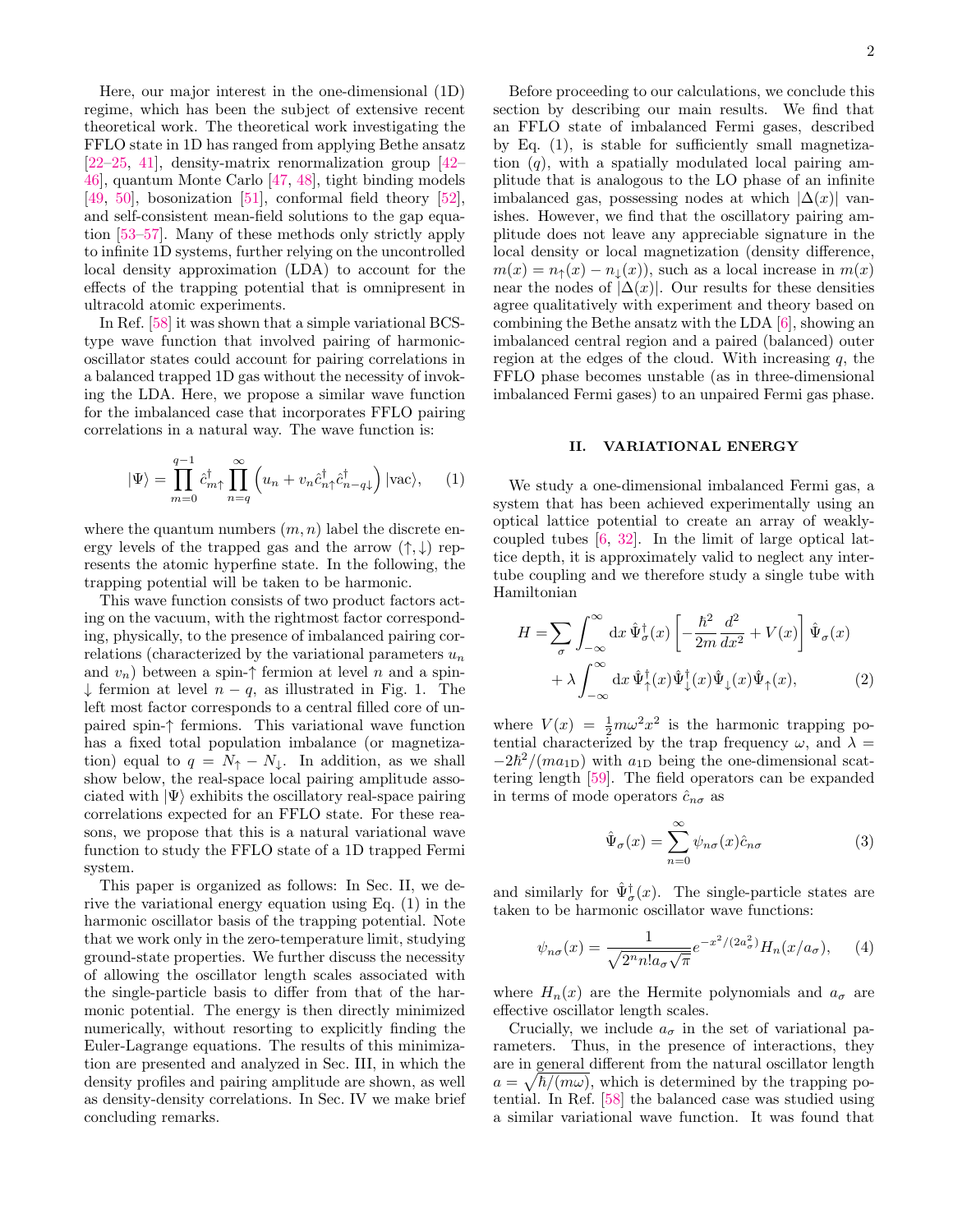including this additional variational parameter was necessary to allow the cloud size to decrease with increasing strength of attraction (which is what is expected on physical grounds and is observed experimentally).

Similarly, in the imbalanced case, we allow the oscillator lengths to be variational parameters to obtain realistic density profiles. As discussed below, we find, in the imbalanced regime, that the optimal (minimal energy) values of the spin-↑ and spin-↓ oscillator lengths generally satisfy (for attractive interactions)  $a_{\sigma} < a$  and  $a_{\uparrow} < a_{\downarrow}$ . This imples that interaction effects cause the two fermion species to each feel an effective trapping potential with a frequency that is larger than the actual trap frequency, with the majority species trap frequency slightly larger than that of the minority species.

With  $a_{\sigma} \neq a$  the single-particle states, Eq. [\(4\)](#page-3-2), are no longer eigenstates of the kinetic energy term of the Hamiltonian, Eq. [\(2\)](#page-3-3). However, it is still straightforward to use the properties of the harmonic oscillator wave functions to express the Hamiltonian in terms of the mode operators  $\hat{c}_{n\sigma}$ . In performing this step, it is convenient to express the trapping potential as  $V(x) = \frac{1}{2} m \omega_{\sigma}^2 x^2 + \frac{1}{2} m (\omega^2 - \omega_{\sigma}^2) x^2$  with  $\omega_{\sigma} = \hbar / (m a_{\sigma}^2)$  the effective trap associated with the variational oscillator lengths. In terms of mode operators the Hamiltonian can then be expressed as

$$
H = \sum_{n,\sigma} \epsilon_{n\sigma} \hat{c}_{n\sigma}^{\dagger} \hat{c}_{n\sigma} + \sum_{\{n_i\}} \lambda_{n_1, n_2, n_3, n_4}^{\uparrow, \downarrow} \hat{c}_{n_1 \uparrow}^{\dagger} \hat{c}_{n_2 \downarrow}^{\dagger} \hat{c}_{n_3 \downarrow} \hat{c}_{n_4 \uparrow},
$$
\n(5)

where  $\epsilon_{n\sigma} = \frac{\hbar\omega}{2}(n+1/2)(\ell_{\sigma}^2 + \ell_{\sigma}^{-2})$  with  $\ell_{\sigma} = a_{\sigma}/a$ , and

<span id="page-4-1"></span>
$$
\lambda^{\uparrow,\downarrow}_{n_1,n_2,n_3,n_4} = \lambda \int_{-\infty}^{\infty} \mathrm{d}x \, \psi^*_{n_1\uparrow}(x) \psi^*_{n_2\downarrow}(x) \psi_{n_3\downarrow}(x) \psi_{n_4\uparrow}(x). \tag{6}
$$

In Eq. [\(5\)](#page-4-0), the summations over the integers n and  $n_i$ are from 0 to  $\infty$ . A convenient expression for Eq. [\(6\)](#page-4-1), expressed in terms of a sum over integers, is given in the Appendix. Note, in Eq. [\(5\)](#page-4-0) we have dropped off-diagonal terms in the kinetic energy, as our variational wave function, Eq. [\(1\)](#page-3-0), does not connect states having different principal quantum numbers, i.e.,  $\langle \Psi | \hat{c}_{n\sigma}^{\dagger} \hat{c}_{n'\sigma} | \Psi \rangle = 0$  for  $n \neq n'.$ 

Our variational wave function, Eq. [\(1\)](#page-3-0), has a definite value of the magnetization  $q = M = N_{\uparrow} - N_{\downarrow}$  but an uncertain value of the total particle number (as does the usual BCS wave function). Therefore, we proceed by minimizing the grand-canonical energy

$$
\mathcal{E} = \langle H \rangle - \mu \langle \hat{N} \rangle, \tag{7}
$$

with the chemical potential  $\mu$ , a Lagrange multiplier, that fixes the average total particle number. Upon evaluating the expectation value and dropping irrelevant constant

terms we find for the grand-canonical energy:

$$
\mathcal{E}(\{v_n, u_n\}, \ell_\sigma) = \frac{\hbar \omega}{4} (\ell_\uparrow^2 + \ell_\uparrow^{-2}) q^2
$$
(8)  
+ 
$$
\sum_{n=q}^{\infty} \left[ \epsilon_{n\uparrow} + \epsilon_{n-q\downarrow} - 2\mu + \bar{\lambda}_n^{\uparrow, \downarrow}(q) \right] |v_n|^2
$$
  
+ 
$$
\sum_{n=q}^{\infty} \sum_{n'=0}^{\infty} \lambda_{n,n'}^{\uparrow, \downarrow}(v_n|^2 |v_{n'+q}|^2 + \sum_{n,n'=q}^{\infty} \bar{\lambda}_{n,n'}^{\uparrow, \downarrow}(q) u_n^* v_n u_{n'} v_{n'}^*,
$$

where for notational convenience we have defined

<span id="page-4-4"></span><span id="page-4-2"></span>
$$
\lambda_{n,n'}^{\uparrow,\downarrow} \equiv \lambda_{n,n',n',n}^{\uparrow,\downarrow},\tag{9a}
$$

$$
\bar{\lambda}_{n,n'}^{\uparrow,\downarrow}(q) \equiv \lambda_{n,n-q,n'-q,n'}^{\uparrow,\downarrow},\tag{9b}
$$

$$
\bar{\bar{\lambda}}_{n}^{\uparrow,\downarrow}(q) \equiv \sum_{m=0}^{q-1} \sum_{m'=0}^{q-1} \lambda_{m,n-q,n-q,m'}^{\uparrow,\downarrow}.
$$
 (9c)

We see that the coupling function appears in three places in the grand-canonical energy function. The term containing  $\overline{\lambda}_n^{\uparrow,\downarrow}$  in the second line of Eq. [\(8\)](#page-4-2) describes a Hartree interaction between the paired and unpaired atoms. In the third line of Eq. [\(8\)](#page-4-2), the term containing  $\lambda_{n,n'}^{\uparrow,\downarrow}$  describes the pairing interaction, and the term containing  $\bar{\lambda}_{n,n'}^{\uparrow,\downarrow}(q)$  describes the Hartree interaction among the paired atoms.

<span id="page-4-0"></span>Instead of further proceeding to obtain the Euler-Lagrange equations from Eq. [\(8\)](#page-4-2) we will seek to numerically minimize the ground state energy directly with respect to the parameters  $v_n$ ,  $u_n$ , and  $a_\sigma$  (or  $\ell_\sigma$ ), with the chemical potential adjusted to yield the correct particle number via

$$
N = \langle \hat{N} \rangle = -\frac{\partial \mathcal{E}}{\partial \mu}.
$$
 (10)

Once the optimum values of the parameters are known, all other ground state properties can be obtained, e.g., densities, pairing amplitude, etc. To this end, with the constraint  $|v_n|^2 + |u_n|^2 = 1$ , it will be useful to parameterize  $v_n = \cos(\theta_n)$  and  $u_n = \sin(\theta_n)$ . The ground state energy can then be written as

$$
\mathcal{E}(\{\theta_n\}, \ell_{\sigma}) = \frac{\hbar \omega}{4} (\ell_{\uparrow}^2 + \ell_{\uparrow}^{-2}) q^2
$$
  
+ 
$$
\sum_{n=q}^{\infty} \left[ \epsilon_{n\uparrow} + \epsilon_{n-q\downarrow} - 2\mu + \bar{\lambda}_{n}^{\uparrow, \downarrow}(q) \right] \cos^2(\theta_n)
$$
  
+ 
$$
\sum_{n=q}^{\infty} \sum_{n'=0}^{\infty} \lambda_{n,n'}^{\uparrow, \downarrow} \cos^2(\theta_n) \cos^2(\theta_{n'+q})
$$
  
+ 
$$
\sum_{n,n'=q}^{\infty} \bar{\lambda}_{n,n'}^{\uparrow, \downarrow}(q) \sin(\theta_n) \cos(\theta_n) \sin(\theta_{n'}) \cos(\theta_{n'}).
$$
 (11)

<span id="page-4-3"></span>To numerically minimize Eq. [\(11\)](#page-4-3) with respect to the set of angles  $\theta_n$  and normalized oscillator lengths  $\ell_{\sigma}$  and upper cutoff to the number of oscillators levels included has to be set. For each coupling strength and particle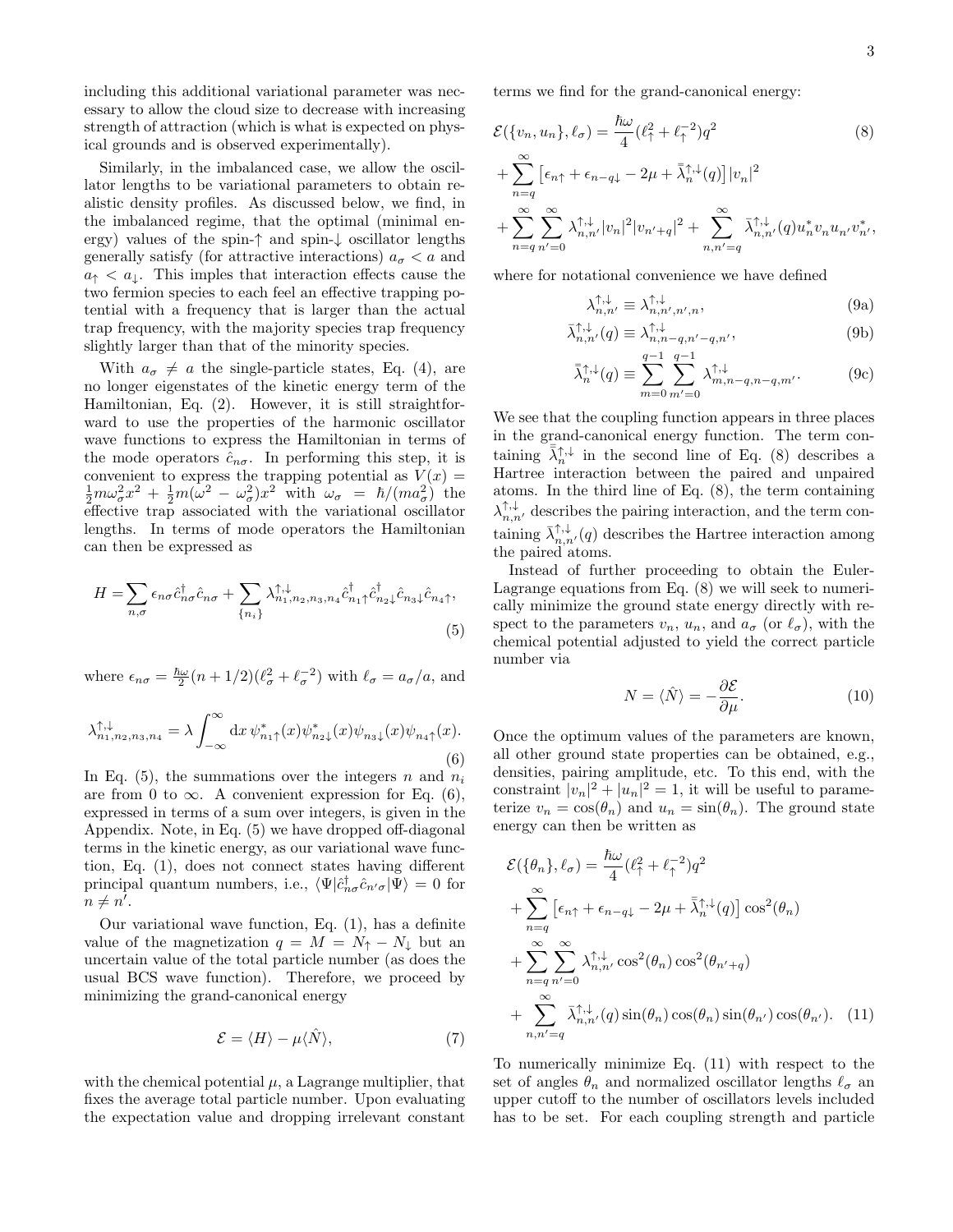

<span id="page-5-5"></span>FIG. 2. (Color Online) The top row shows the spin-resolved densities, given by Eqs. [\(12\)](#page-5-1), of a trapped strongly interacting imbalanced fermion gas for various magnetizations  $q = M = N_{\uparrow} - N_{\downarrow}$ . Here,  $a = \sqrt{\hbar/(m\omega)}$  is the harmonic oscillator length scale of the trapping potential. The total particle number  $N = N_{\uparrow} + N_{\downarrow} \approx 25$ . As the polarization  $P = q/N$  increases from about  $P = 0.02$  for  $q = 1$  to  $P = 0.08$  for  $q = 4$  the size of the central locally magnetized region of the cloud increases. The middle row shows the local magnetization density  $m(x) = n_1(x) - n_1(x)$  which is seen to be almost monotonic, although  $m(x)$ becomes negative near the edge of the cloud. The bottom row shows the local pairing amplitude Eq. [\(13\)](#page-5-2) for the respective values of q. For each additional unpaired spin a node appears in  $\Delta(x)$ . This oscillatory structure is a signature of the FFLO state.

number we choose a large enough cutoff such that the final results are insensitive to this value. In the next section, we describe our results.

#### <span id="page-5-0"></span>III. RESULTS

The spin-resolved local densities  $n_{\sigma}(x)$  =  $\langle \hat{\Psi}_{\sigma}^{\dagger}(x) \hat{\Psi}_{\sigma}(x) \rangle$  are typical observables in ultracold atomic systems, where the expectation value is with respect to Eq. [\(1\)](#page-3-0). The local densities are:

$$
n_{\uparrow}(x) = \sum_{n=0}^{q-1} |\psi_{n\uparrow}(x)|^2 + \sum_{n=q}^{\infty} |\psi_{n\uparrow}(x)|^2 |v_n|^2, \qquad (12a)
$$

$$
n_{\downarrow}(x) = \sum_{n=q}^{\infty} |\psi_{n-q\downarrow}(x)|^2 |v_n|^2,
$$
\n(12b)

with the first (second) term of Eq. [\(12a\)](#page-5-3) being the density of unpaired (paired) majority species (i.e., spin-↑) fermions. Within our variational ansatz, all spins-↓ are pairied, as seen in Eq. [\(12b\)](#page-5-4). Note that  $n_{\uparrow}(x)$  and  $n_{\downarrow}(x)$ depend on the variational parameters  $v_n$  but also on  $a_{\uparrow}$ and  $a_{\downarrow}$  via the oscillator wavefunctions. Similarly, the local pairing amplitude  $\Delta(x) = -\lambda \langle \hat{\Psi}_\downarrow(x) \hat{\Psi}_\uparrow(x) \rangle$  is

<span id="page-5-2"></span>
$$
\Delta(x) = -\lambda \sum_{n=q}^{\infty} \psi_{n-q\downarrow}(x) \psi_{n\uparrow}(x) u_n v_n.
$$
 (13)

Although it is not directly measurable, the magnitude of  $\Delta(x)$  measures the strength of the local pairing (and the local single-particle gap).

The top row of Fig. [2](#page-5-5) shows the obtained local density profiles for various values of the total magnetization  $q$ , and the bottom row shows the local pairing amplitude that, as expected for an FFLO state, is oscillatory in real space. The other system parameters are  $\lambda = -20 \hbar \omega a$ and  $N \approx 25$ , so that the dimensionless interaction parameter  $Na_{1D}^2/a^2 \approx 0.25$ , which corresponds to the strongly interacting regime [\[22\]](#page-11-1) and the approximate value in recent experiments [\[6\]](#page-10-5). As can be seen, the central region of the cloud is magnetized, while at the edges of the cloud the two densities remain approximately equal. This can be seen from the middle row of Fig. [2](#page-5-5) which shows the density difference (or magnetization density)  $m(x) = n_{\uparrow}(x) - n_{\downarrow}(x)$  which is approximately monotonic, but is seen to vanish for a radius that is slightly smaller than the size of our cloud. The size of this imbalanced region increases with increasing polarization  $P = q/N$ .

<span id="page-5-4"></span><span id="page-5-3"></span><span id="page-5-1"></span>The same behavior for the density profiles, i.e., an imbalanced central region and balanced outer region, was seen in the experimental results of Ref. [\[6\]](#page-10-5) and found to be consistent with a theoretical analysis based on combining Bethe ansatz with the LDA. In particular, the magnetization density in Ref. [\[6\]](#page-10-5) is seen to be a monotonically decreasing function of increasing radius, which is consistent with the middle row of Fig. [2.](#page-5-5) We note that this behavior disagrees with other theoretical calculations, that find peaks in the magnetization near the edge [\[48\]](#page-11-13) or towards the center [\[56\]](#page-11-22) of the cloud.

Within the theoretical approach Ref. [\[6\]](#page-10-5), based on combining the LDA with Bethe Ansatz, density profiles are interpreted in terms of the cloud being in a locally imbalanced phase in the center and in a locally paired phase at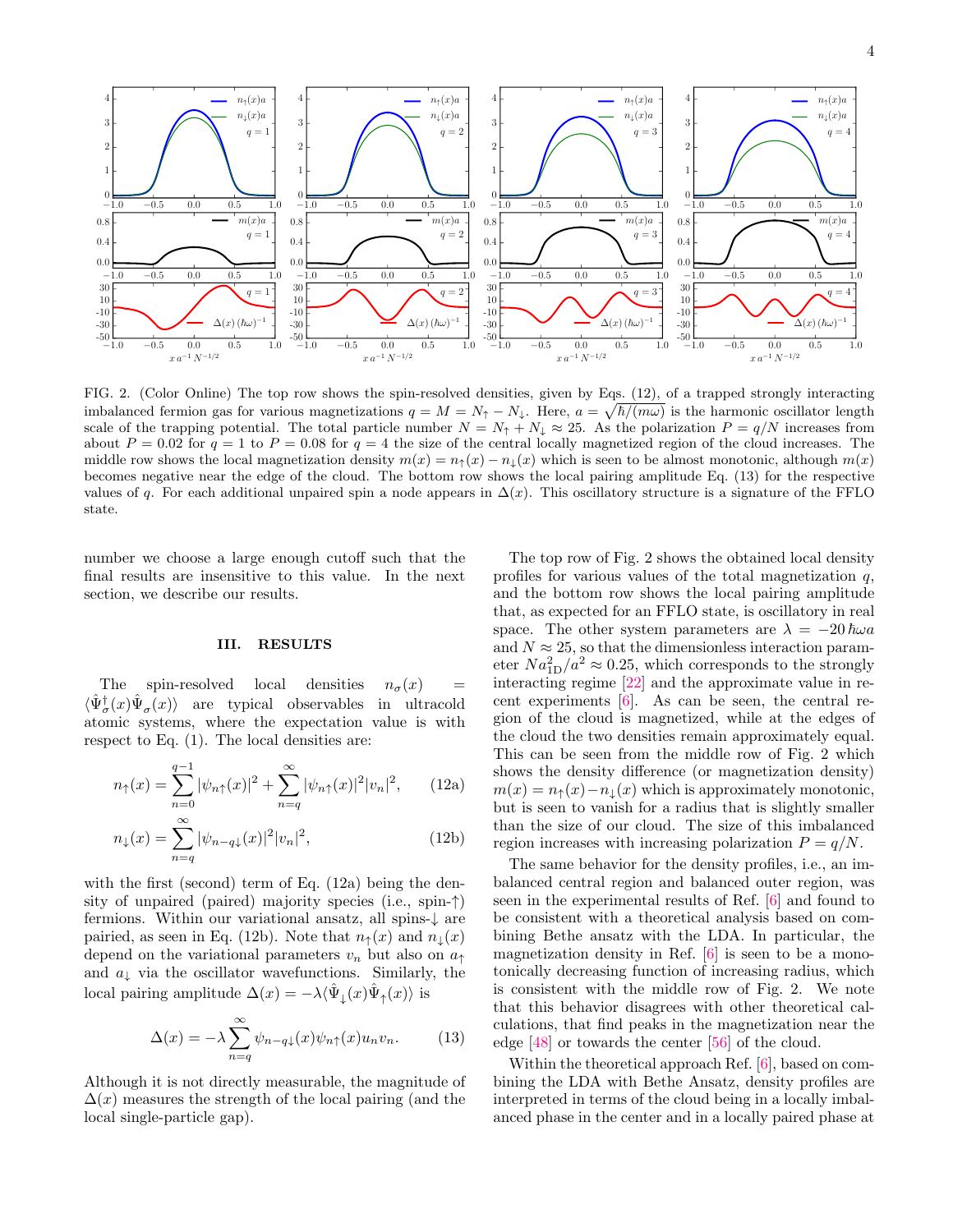| $q \ a_{\uparrow}/a \ a_{\downarrow}/a$ |  |
|-----------------------------------------|--|
| 1 0.45 0.47                             |  |
| 2 0.47 0.51                             |  |
| 3 0.51 0.57                             |  |
| 4 0.55 0.64                             |  |

<span id="page-6-0"></span>TABLE I. Spin-dependent oscillator lengths normalized to the oscillator length set by the trapping potential a for various values of the total magnetization  $q$ , for the system parameters in Fig. [2.](#page-5-5)



<span id="page-6-1"></span>FIG. 3. (Color Online) Density profiles for spin-↑ and spin-↓ for  $q = 5$  and  $N = 25$ , in the regime of  $P > P_c$  where the unpaired state has lower energy than the paired state, so that  $\Delta(x) = 0$ . Note that  $n_{\uparrow}(x) > n_{\downarrow}(x)$  for all x.

the edges. Here, since our calculations do not make use of the LDA, we shall present an alternate physical picture of our similar density profiles based on the system being in the FFLO state described by Eq. [\(1\)](#page-3-0). To understand why the edges are locally paired, we note that the result of minimizing Eq. [\(11\)](#page-4-3) yields the variational parameters  $u_n$  and  $v_n$  but also the oscillator length variational parameters, which we display in Table [I.](#page-6-0) These results show that the effective oscillator lengths  $(a<sub>†</sub>$  and  $a<sub>⊥</sub>$ ) are significantly smaller than the real system oscillator length, representing the expected contraction of the cloud due to the attractive interactions. In addition,  $a_{\uparrow} < a_{\downarrow}$ , so that the spins-↓ contract somewhat less than the spins-↑ (with a difference that increases with increasing imbalance). By entering a ground state with  $a_{\uparrow} < a_{\downarrow}$ , our system is effectively allowing the minority spin-cloud to expand relative to the majority spin-cloud, so that the system is locally balanced at the edge of the cloud, as seen in Fig. [2.](#page-5-5)

Although the pairing amplitude shows oscillatory behavior in real space, with nodes reminiscent of the LO phase (with the number of nodes equal to  $q$ ), no discernable signature of the pairing oscillations is reflected in the spin resolved densities. We also find that the FFLO state is only stable for sufficiently small  $q$ , reflecting a critical



<span id="page-6-2"></span>FIG. 4. (Color Online) The spin resolved densities (top), magnetization (middle), and pairing amplitude (bottom) for  $q = 1, N = 25, \text{ and at moderate coupling } \lambda = 5 \hbar \omega$  $(Na_{1D}^2/a^2 \approx 4)$ . Much like the unpaired state shown in Fig. [3,](#page-6-1) the small oscillations in the densities and magnetization are not related to the FFLO state, but are simple Friedel oscillations. Note that  $n_{\uparrow}(x) > n_{\downarrow}(x)$  for all x.

polarization  $P_c$  above which the unpaired Fermi-gas state becomes energetically favored. For  $\lambda = -20 \hbar \omega a$  this occurs for  $q > 4$  ( $P_c = 0.16$ ) with  $N = 25$  and  $q > 2$  $(P_c = 0.04)$  with  $N = 50$ . Figure [3](#page-6-1) shows the densities of the two spin states for the case of  $q = 5$ , above the critical polarization. The small wiggles in the curves are due to the harmonic oscillator wave functions comprising the imbalanced Fermi gas ground state (since, within our theory, this phase is essentially an imbalanced Fermi gas state). Henceforth we concentrate on the FFLO phase and leave mapping the phase diagram for future work.

While Fig. [2](#page-5-5) and the experiments of Ref. [\[6\]](#page-10-5) are in the strong interaction regime,  $Na_{1D}^2/a^2 < 1$ , it is instructive to also look at weaker interactions. Figure [4](#page-6-2) shows the density profiles, magnetization, and pairing amplitude at weaker coupling  $(N a_{1D}^2/a^2 \approx 4)$ . The small oscillations seen in all three quantities are not related to the FFLO state, but are Friedel oscillations, similar in nature to the unpaired state shown in Fig. [3.](#page-6-1) Here, the FFLO state is reflected in the presence of the single node in  $\Delta(x)$  shown in the bottom panel; like in the strongly-interacting regime, we find no discernable signature in the local density or magnetization. The smallerwavelength oscillations are not seen in the strongly inter-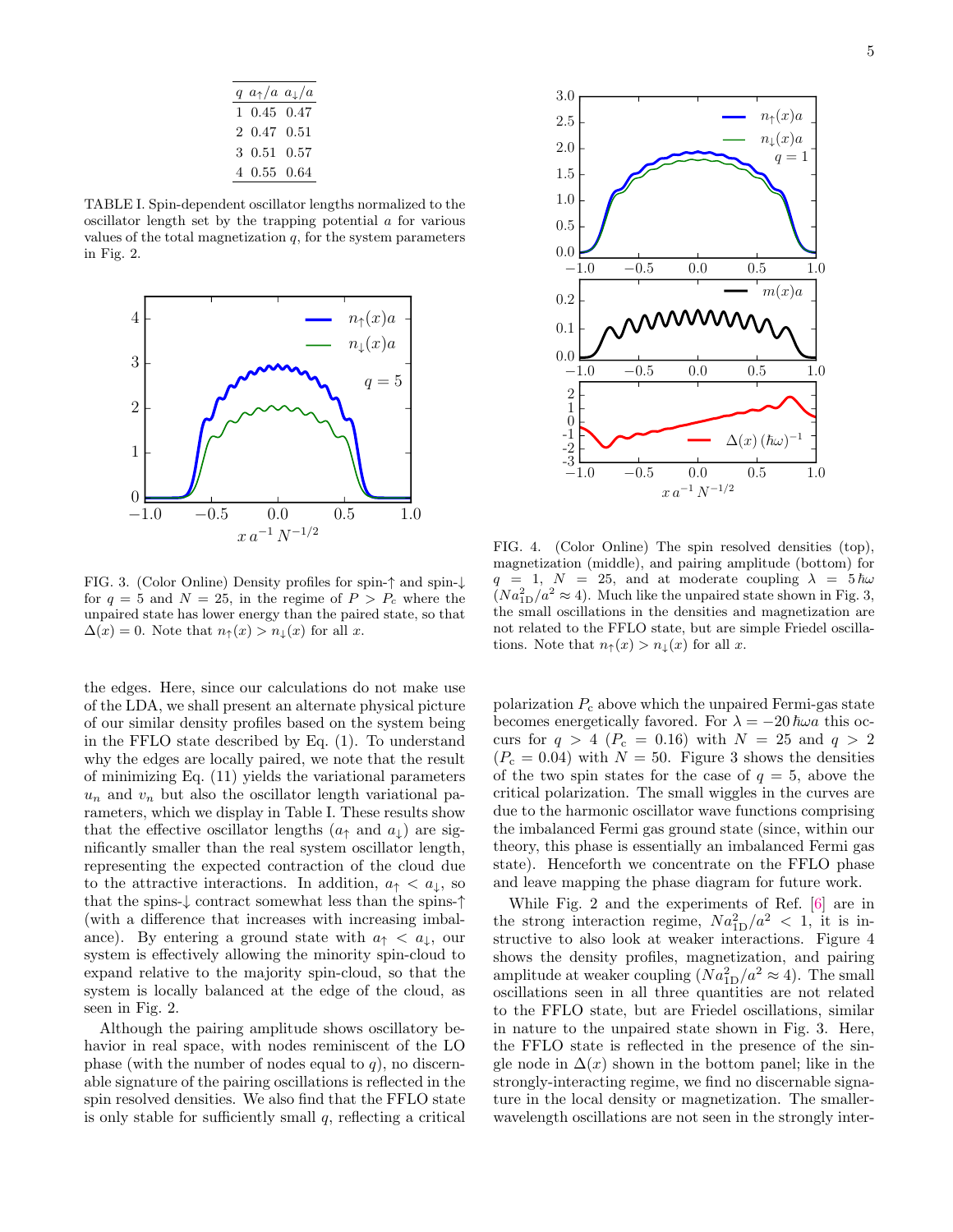

<span id="page-7-2"></span>FIG. 5. Real space (in situ) density-density correlations Eq. [\(14\)](#page-7-0) for various values of the imbalance q. The two large "peaks" in each correspond to the regions shown in Fig. [2](#page-5-5) where the spin-↑ and spin-↓ densities are approximately equal. The oscillations between these regions are related to FFLO correlations. Cross-sections along the diagonal of each of these plots are shown in Fig. [6.](#page-7-1)



<span id="page-7-1"></span>FIG. 6. (Color Online) Cross sections of Fig. [5](#page-7-2) along the diagonal  $x = x'$  of the in situ density-density correlation function Eq. [\(14\)](#page-7-0). Note that the  $q = 1$  case possesses the largest magnitude, and the  $q = 4$  case the smallest. This observable measures the square of the pairing amplitude shown in Fig. [2,](#page-5-5) directly revealing the FFLO pairing oscillations.

acting regime, shown in Fig. [2,](#page-5-5) as harmonic oscillator levels further above and below the Fermi energy participate in pairing at strong interaction. This smooths out these small variations. As these oscillations further encumber the identification of the salient figures of the FFLO state, we will restrict our attention to the strongly coupled regime henceforth.

We now turn to the question of how to directly probe the 1D FFLO state in an experiment via density-density correlations. Density-density correlations can be performed after free expansion [\[60,](#page-11-23) [61\]](#page-11-24) and in situ [\[62\]](#page-11-25). We first investigate the latter for our system. Figure [5](#page-7-2) shows the equal-time in situ density correlations defined as

$$
\Pi(x, x') = \langle \delta \hat{n}_{\uparrow}(x) \delta \hat{n}_{\downarrow}(x) \rangle, \n= \left| \sum_{n=q}^{\infty} \psi_{n-q\downarrow}(x) \psi_{n\uparrow}(x') u_n v_n \right|^2, \qquad (14)
$$

where  $\delta \hat{n}_{\sigma}(x) = \hat{n}_{\sigma}(x) - \langle \hat{n}_{\sigma}(x) \rangle$ , for various imbalances

and the same parameters as Fig. [2.](#page-5-5)

The two highly correlated regions seen in each plot of Fig. [5](#page-7-2) correspond to the edges of the cloud where the spin-↑ and spin-↓ densities are approximately equal, seen in Fig. [2.](#page-5-5) In between these regions the correlations show an oscillatory behavior. In fact, along the diagonal  $\Pi(x, x) \propto |\Delta(x)|^2$ . Thus, the square of the pairing amplitude can be directly probed, explicitly revealing the FFLO oscillations. Figure [6](#page-7-1) shows cross-sections of the density-density correlations along  $x = x'$  for each plot of Fig. [5,](#page-7-2) unambiguously showing the modulated pairing amplitude that is characteristic of the FFLO state.

Next we turn to momentum correlations in the trapped FFLO state, which has a similar experimental signature. Assuming inter-particle interactions can be neglected during the expansion [\[56\]](#page-11-22), measuring the density after releasing the trapping potential and allowing the gas to freely expand probes the momentum distribution  $\langle \hat{n}_{\sigma}(k) \rangle$ , where  $\hat{n}_{\sigma}(k) = \hat{c}^{\dagger}_{k\sigma} \hat{c}^{\dagger}_{k\sigma}$  and  $\hat{c}^{(\dagger)}_{k\sigma}$  annihilates (creates) single-particle plane wave states having momentum k. The noise correlations of such a measurement are proportional to the momentum-space density correlations [\[60,](#page-11-23) [61\]](#page-11-24). Figure [7](#page-8-1) shows the equal-time momentumspace density correlation function

<span id="page-7-3"></span>
$$
C(k, k') = \langle \delta \hat{n}_{\uparrow}(k) \delta \hat{n}_{\downarrow}(k') \rangle
$$

$$
\propto \left| \sum_{n=q}^{\infty} \psi_{n-q\downarrow}(k) \psi_{n\uparrow}(k') u_n v_n \right|^2, \qquad (15)
$$

where  $\delta \hat{n}_{\sigma}(k) = \hat{n}_{\sigma}(k) - \langle \hat{n}_{\sigma}(k) \rangle$  and  $\psi_{n\sigma}(k)$  is the Fourier transform of the harmonic oscillator states, Eq. [\(4\)](#page-3-2), for various imbalances and the same parameters as Fig. [2.](#page-5-5)

<span id="page-7-0"></span>As one might expect, the largest correlations are along the anti-diagonal  $k = -k'$ . The two regions of each graph showing the highest correlations correspond to momentum states near the Fermi surfaces (points in onedimension):  $(k_{\text{F}+}, -k_{\text{F}\downarrow})$  and  $(-k_{\text{F}+}, k_{\text{F}\downarrow})$  or in terms of the momentum of the FFLO Cooper-pair  $Q(k_{\text{F}\uparrow}, Q-k_{\text{F}\uparrow})$ and  $(-k_{\text{F}\uparrow}, k_{\text{F}\uparrow} - Q)$ . Therefore because of the Fermi surface mismatch in an imbalanced system the two regions of highest correlations are off-set from the anti-diagonal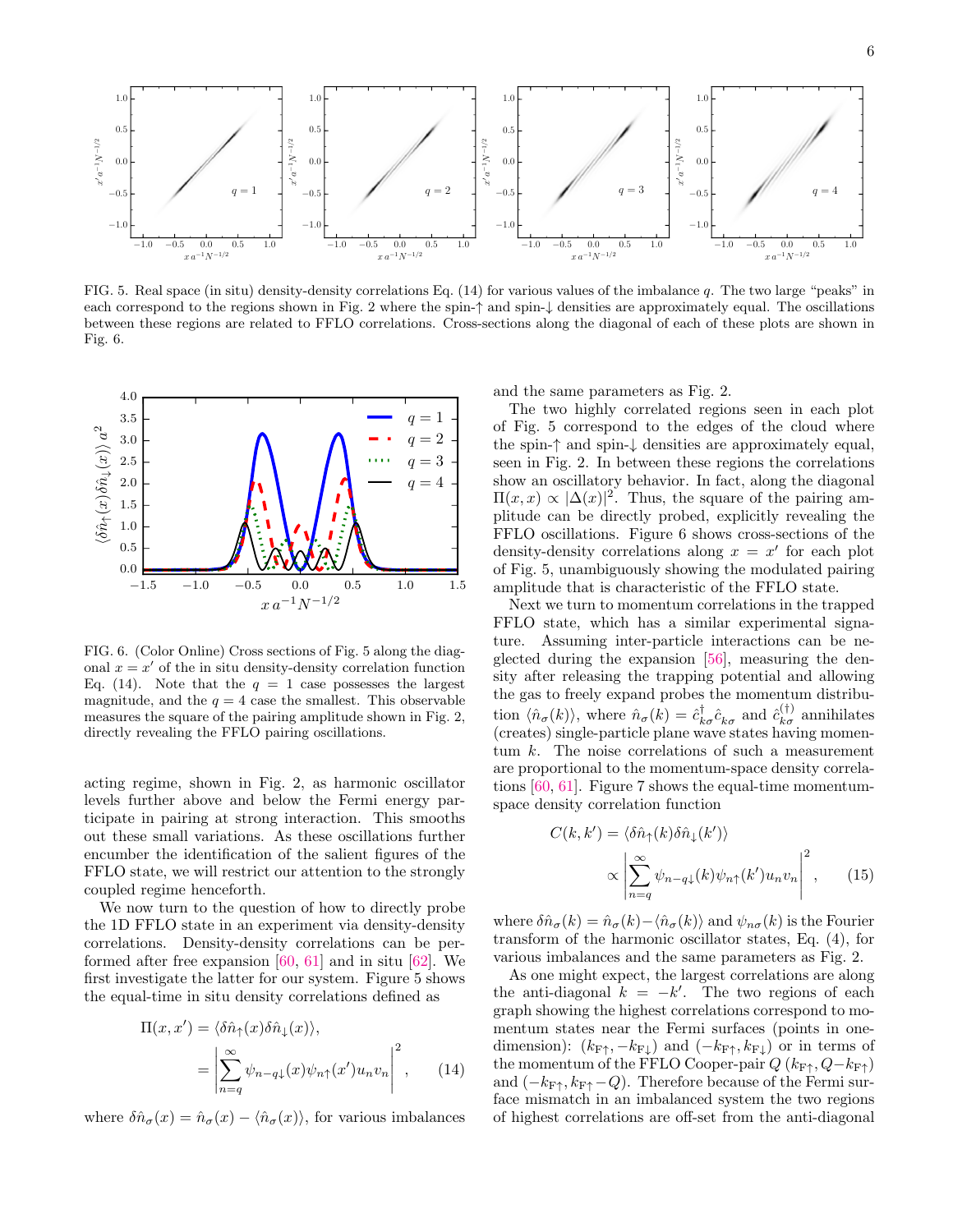

<span id="page-8-1"></span>FIG. 7. Density-density correlations in momentum space (probed by measuring the real-space density correlations after free expansion [\[60,](#page-11-23) [61\]](#page-11-24)), Eq. [\(15\)](#page-7-3), for various imbalances. The two peaks correspond to Cooper-paired states  $(k_{\text{F}\uparrow}, -k_{\text{F}\downarrow})$  and  $(-k_{\text{F}\uparrow}, k_{\text{F}\downarrow})$  or  $(k_{\text{F}\uparrow}, Q - k_{\text{F}\uparrow})$  and  $(-k_{\text{F}\uparrow}, k_{\text{F}\uparrow} - Q)$ , where Q is the momentum of the FFLO pair.

by amount approximately given by the momentum of the Cooper pairs. Unlike the in situ density correlations that can give information about the local pairing amplitude, the momentum correlations gives information about the momentum of the Cooper pairs. Taking together they provide unambiguous signatures of two related predictions of the FFLO state.

#### <span id="page-8-0"></span>IV. DISCUSSION AND CONCLUSION

Superconductivity, or fermionic superfluidity, in the presence of a population imbalance existing beyond the Chandrasekhar-Clogston limit has been a topic of interest for many decades. A long-sought-after candidate, the FFLO state, has been very elusive. Ultracold atomic gases provide an almost ideal system to produce such exotic superfluid states because the particle number, interactions, dimensionally can all be externally controlled.

Many different theoretical approaches have been used to study this system: Bethe ansatz [\[22](#page-11-1)[–25,](#page-11-8) [41\]](#page-11-9), densitymatrix renormalization group [\[42–](#page-11-10)[46\]](#page-11-11), quantum Monte Carlo [\[47,](#page-11-12) [48\]](#page-11-13), tight binding models [\[49,](#page-11-14) [50\]](#page-11-15), bosonization [\[51\]](#page-11-16), conformal field theory [\[52\]](#page-11-17), and mean-field theory [\[53–](#page-11-18)[57\]](#page-11-19). Almost all of these approaches reported spatially dependent pairing correlations in real and/or momentum space. What is missing, however, is a consistent and unambiguous signature of such FFLO pairing correlations. Some theoretical calculations show a periodic modulation of the local magnetization that is generally understood to be the result of the unpaired spins localizing near the nodes of the pairing amplitude. This would seem to lead to the possibility of detecting a signature of the FFLO state directly in the density profiles [\[44\]](#page-11-26). Interestingly, the Bethe ansatz results of Refs. [\[23,](#page-11-2) [24\]](#page-11-27) show no such density modulations, as does the variational wave function approach presented here. Our work shows that, even if local densities show no direct signature of the FFLO state, this phase can be revealed in density-density correlations.

We note that the experiments of Refs. [\[6,](#page-10-5) [32\]](#page-11-5) show no oscillatory signatures in the density reflecting the FFLO

state. However, in comparing to such experiments it is important to keep in mind that the measured densities are integrated over an ensemble of of 1D systems, each with a different particle number; thus any density variations could be averaged out. This averaging could also wash out the FFLO signature in density-density correlations as well. The lack of consistency between the various theoretical approaches and experiments demonstrates the challenge in the understanding and detecting the FFLO state in trapped imbalanced 1D fermionic superfluids and the need for further work.

To this end, here we proposed a ground-state variational BCS-like wave function for an imbalanced system that explicitly takes into account the effects of the trapping potential without relying on the local density approximation. We find that FFLO type pairing is only stable for relatively small values of the polarization  $P = q/N$ , with an imbalanced unpaired phase stable at larger  $P$ . In the small  $P$  regime where the FFLO is stable, we find density profiles that, while qualitatively consistent with experiments [\[6\]](#page-10-5), do not show any signature of FFLO pairing correlations in the density. However, we find that two-particle correlations (such as the in situ and free expansion density-density correlations) show clear experimental signatures of the local pairing oscillations and finite Cooper pair momentum of an FFLO superfluid.

#### ACKNOWLEDGMENTS

KRP would like acknowledge support from a Georgia Gwinnett College Seed Fund Grant. DES acknowledges support from National Science Foundation Grant No. DMR-1151717. This work of DES was performed in part at the Aspen Center for Physics, which is supported by National Science Foundation grant PHY-1066293.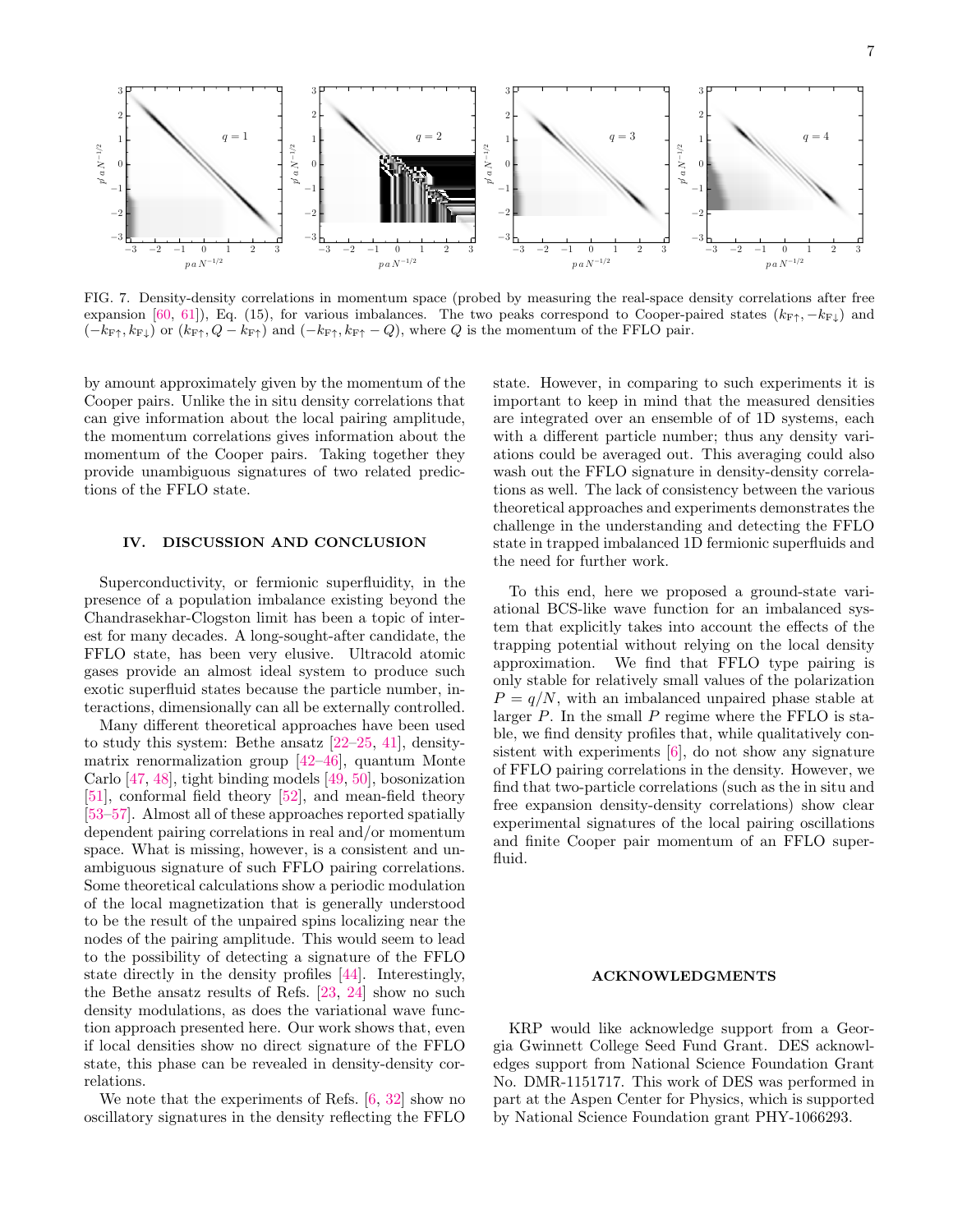#### Appendix: Interaction matrix elements

In this section we provide simplified expressions for the various interaction matrix elements required for our calculations. Our starting point is the interfermion interaction Eq. [\(6\)](#page-4-1):

$$
\lambda^{\uparrow,\downarrow}_{n_1,n_2,n_3,n_4} = \lambda \int_{-\infty}^{\infty} \mathrm{d}x \, \psi^*_{n_1\uparrow}(x) \psi^*_{n_2\downarrow}(x) \psi_{n_3\downarrow}(x) \psi_{n_4\uparrow}(x), \tag{A.1}
$$

where

$$
\psi_{n\sigma}(x) = \frac{1}{\sqrt{2^n n! a_{\sigma}\sqrt{\pi}}} e^{-z^2/(2a_{\sigma}^2)} H_n(x/a_{\sigma}), \quad (A.2)
$$

are harmonic oscillator states (or Hermite functions) with spin dependent oscillator lengths  $a_{\sigma}$ . Henceforth, we shall drop the integration limits, with the understanding that they are always from  $-\infty$  to  $\infty$ . Plugging in  $\psi_{n\sigma}(x)$  leads to:

$$
\lambda_{n_1, n_2, n_3, n_4}^{\uparrow, \downarrow} = \frac{\lambda}{\pi a_\uparrow a_\downarrow} \frac{1}{\sqrt{2^{n_1 + n_2 + n_3 + n_4} n_1! n_2! n_3! n_4!}}\n\times \int dx \, e^{-2x^2/a^2} H_{n_1}(x/a_\uparrow) H_{n_2}(x/a_\downarrow) H_{n_3}(x/a_\downarrow)\n\times H_{n_4}(x/a_\uparrow),
$$
\n(A.3)

where

$$
\bar{a}^2 = \frac{2}{\frac{1}{a_1^2} + \frac{1}{a_1^2}},\tag{A.4}
$$

is the harmonic mean of the square of the oscillator lengths. Recasting the integral into dimensionless form by defining  $u = x/\bar{a}$  we have

$$
\lambda_{n_1, n_2, n_3, n_4}^{\uparrow, \downarrow} = \frac{\lambda \bar{a}}{\pi a_{\uparrow} a_{\downarrow}} \frac{1}{\sqrt{2^{n_1 + n_2 + n_3 + n_4} n_1! n_2! n_3! n_4!}} \times \int du \, e^{-2u^2} H_{n_1}(u \bar{a}/a_{\uparrow}) H_{n_2}(u \bar{a}/a_{\downarrow}) H_{n_3}(u \bar{a}/a_{\downarrow}) \times H_{n_4}(u \bar{a}/a_{\uparrow}). \tag{A.5}
$$

Thus we need to evaluate the following integral:

$$
I = \int du e^{-2u^2} H_{n_1}(u\bar{a}/a_\uparrow) H_{n_2}(u\bar{a}/a_\downarrow) H_{n_3}(u\bar{a}/a_\downarrow)
$$

$$
\times H_{n_4}(u\bar{a}/a_\uparrow). \tag{A.6}
$$

In principle this integral can be express in terms of a Lauricella function of the second kind [\[63\]](#page-11-28), but this is still computationally inefficient to evaluate. Thus, we use the Feldheim relation for the product of two Hermite polynomials

$$
H_m(z)H_n(z) = m!n! \sum_{\nu=0}^{\min(m,n)} \frac{2^{\nu} H_{m+n-2\nu}(z)}{\nu!(m-\nu)!(n-\nu)!}, \quad (A.7)
$$
to arrive at

$$
I = n_1! n_2! n_3! n_4! \sum_{\nu_1=0}^{\min(n_1, n_4)} \sum_{\nu_2=0}^{\min(n_2, n_3)} \frac{2^{\nu_1}}{\nu_1! (n_1 - \nu_1)! (n_4 - \nu_1)!}
$$
  
 
$$
\times \frac{2^{\nu_2}}{\nu_2! (n_2 - \nu_2)! (n_3 - \nu_2)!}
$$
  
 
$$
\times \int du \, e^{-2u^2} H_{n_1 + n_4 - 2\nu_1} (u\bar{a}/a_{\uparrow}) H_{n_2 + n_3 - 2\nu_2} (u\bar{a}/a_{\downarrow}).
$$
  
(A.8)

Next we use the following integral identity [\[63\]](#page-11-28)

$$
2^{-1/2} \int \mathrm{d}u e^{-u^2} H_m(u\alpha) H_n(u\beta) =
$$
  

$$
\begin{cases} (-1)^{\frac{1}{2}(m-n)} 2^{m+n-\frac{1}{2}} \alpha^n \beta^m \Gamma\left(\frac{m+n+1}{2}\right) & \text{if } m+n \text{ is even} \\ 0 & \text{otherwise,} \end{cases}
$$
  
(A.9)

<span id="page-9-0"></span>which holds if  $\alpha^2 + \beta^2 = 1$ . With this, we have

$$
\lambda_{n_1, n_2, n_3, n_4}^{\uparrow, \downarrow} = \frac{\lambda \bar{a}}{\pi a_{\uparrow} a_{\downarrow}} \sqrt{\frac{n_1! n_2! n_3! n_4!}{2^{n_1 + n_2 + n_3 + n_4}}} \sum_{\nu_1 = 0}^{\min(n_1, n_4)} \sum_{\nu_2 = 0}^{\min(n_2, n_3)} \frac{2^{\nu_1}}{\nu_1! (n_1 - \nu_1)! (n_4 - \nu_1)!} \frac{2^{\nu_2}}{\nu_2! (n_2 - \nu_2)! (n_3 - \nu_2)!} \times J_{n_1 + n_4 - 2\nu_1, n_2 + n_3 - 2\nu_2}^{\uparrow, \downarrow}, \tag{A.10}
$$

where

$$
J_{m,n}^{\uparrow,\downarrow} = \begin{cases} (-1)^{\frac{1}{2}(m-n)} 2^{m/2+n/2-1/2} \left(\frac{\bar{a}}{a_{\uparrow}}\right)^n \left(\frac{\bar{a}}{a_{\downarrow}}\right)^m \Gamma\left(\frac{m+n+1}{2}\right) & \text{if } m+n \text{ is even} \\ 0 & \text{otherwise.} \end{cases}
$$
(A.11)

Thus, we have expressed the integration of a product of four Hermite functions (with distinct oscillator lengths), Eq. [\(6\)](#page-4-1), as a double sum over integers.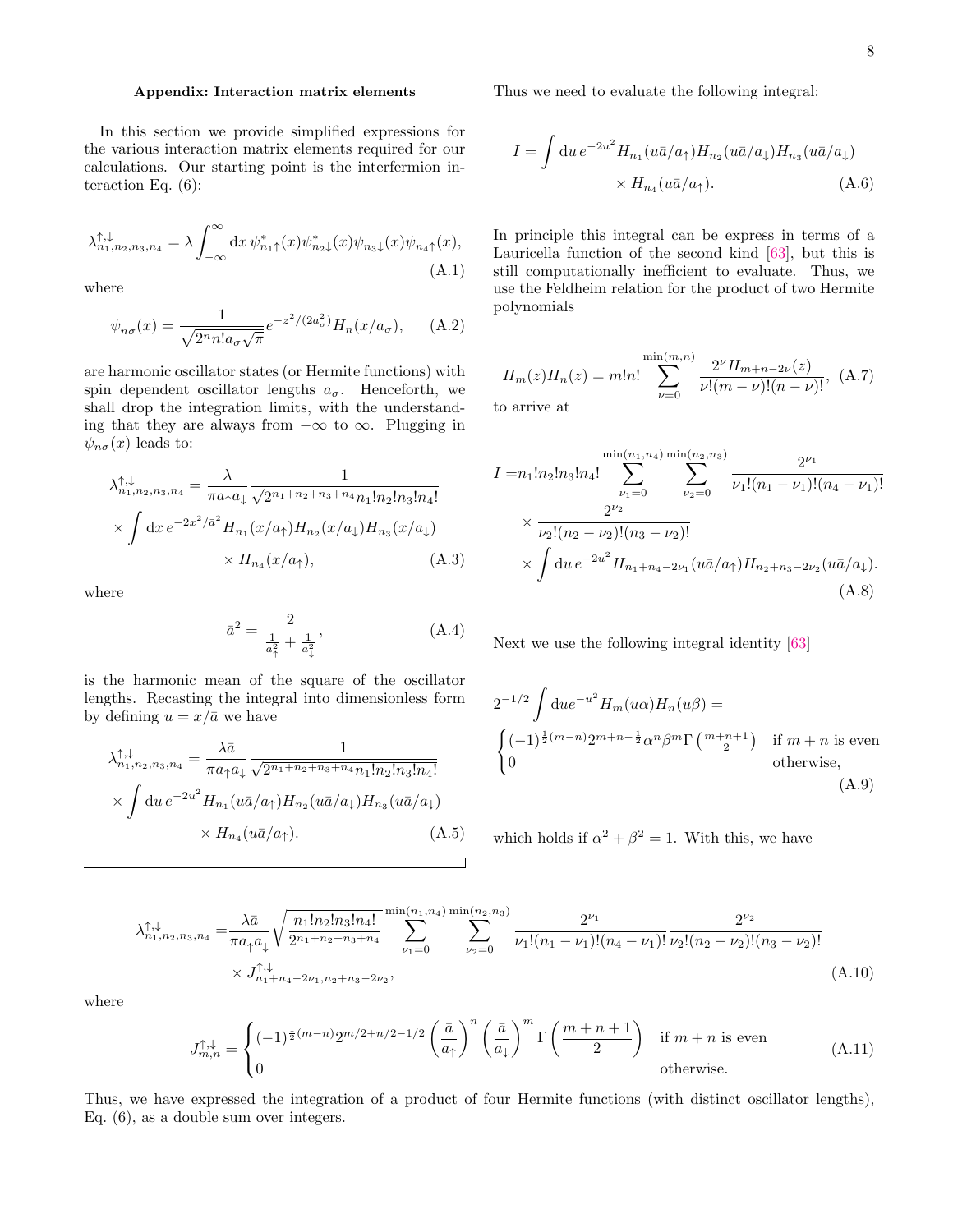## 1. Pairing interaction:  $\lambda_{n,n'}^{\uparrow,\downarrow} \equiv \lambda_{n,n',n',n}^{\uparrow,\downarrow}$

In this limit Eq. [\(A.10\)](#page-9-0) simplifies to

$$
\lambda_{n,n'}^{\uparrow,\downarrow} = \frac{\lambda}{\sqrt{2}\pi\bar{a}} \frac{n!}{n'!} (-1)^{n-n'} \left(\frac{\bar{a}}{a_{\uparrow}}\right)^{2n'+1} \left(\frac{\bar{a}}{a_{\downarrow}}\right)^{2n+1} \sum_{\nu_1=0}^n \frac{(-1)^{-\nu_1} \Gamma\left(n+n'-\nu_1+\frac{1}{2}\right)}{\nu_1![(n-\nu_1)!]^2} \left(\frac{a_{\downarrow}}{\bar{a}}\right)^{2\nu_1} \times {}_2F_1\left(-n',-n';\frac{1}{2}-n-n'+\nu_1; a_{\uparrow}^2/\bar{a}^2\right),\tag{A.12}
$$

where  ${}_2F_1(a, b; c; x)$  is a hypergeometric function.

2. Hartree interaction among pairs:  $\bar{\lambda}_{n,n'}^{\uparrow,\downarrow}(q) \equiv \lambda_{n,n-q,n'-q,n'}^{\uparrow,\downarrow}$ 

In this limit Eq. [\(A.10\)](#page-9-0) simplifies to

$$
\bar{\lambda}_{n,n'}^{\uparrow,\downarrow}(q) = \frac{\lambda(-1)^q}{\sqrt{2}\pi\bar{a}} \sqrt{\frac{n!n'!}{(n-q)!(n'-q)!}} \left(\frac{\bar{a}}{a_{\uparrow}}\right)^{n+n'-2q+1} \left(\frac{\bar{a}}{a_{\downarrow}}\right)^{n+n'+1} \sum_{\nu_1=0}^{\min(n,n')} \frac{(-1)^{-\nu_1}\Gamma(n+n'-q-\nu_1+\frac{1}{2})}{\nu_1!(n-\nu_1)!(n'-\nu_1)!} \left(\frac{a_{\downarrow}}{\bar{a}}\right)^{2\nu_1} \times {}_2F_1\left(-n+q,-n'+q;\frac{1}{2}-n-n'+q+\nu_1; a_{\uparrow}^2/\bar{a}^2\right). \tag{A.13}
$$

3. Hartree interaction between pairs and excess spins- $\uparrow : \bar{\lambda}_{n}^{\uparrow,\downarrow}(q) \equiv \sum_{m=0}^{q-1} \sum_{m'=0}^{q-1} \lambda_{m,n-q,n-q,m'}^{\uparrow,\downarrow}$ 

If  $m + m'$  is even then the summand is

$$
\lambda_{m,n-q,n-q,m'}^{\uparrow,\downarrow} = \frac{\lambda(-1)^{\frac{m+m'}{2}+q-n}}{\sqrt{2\pi a}} \frac{\sqrt{m!m'!}}{(n-q)!} \left(\frac{\bar{a}}{a_{\uparrow}}\right)^{2(n-q)+1} \left(\frac{\bar{a}}{a_{\downarrow}}\right)^{m+m'+1} \sum_{\nu_1=0}^{\min(m,m')} \frac{(-1)^{-\nu_1} \Gamma\left(\frac{m+m'}{2}+n-q-\nu_1+\frac{1}{2}\right)}{\nu_1!(m-\nu_1)!(m'-\nu_1)!} \times \left(\frac{a_{\downarrow}}{\bar{a}}\right)^{2\nu_1} {}_2F_1\left(-n+q,-n+q;\frac{1}{2}-\frac{m+m'}{2}-n+q+\nu_1; a_{\uparrow}^2/\bar{a}^2\right) \tag{A.14}
$$

and zero otherwise. For small q, the summation required to obtain  $\bar{\lambda}_n^{\uparrow,\downarrow}(q)$  is straightforward to evaluate numerically.

The numerical evaluation of these terms is still very challenging, as each of these three cases involve an alternating series whose terms grow exponentially large. Thus the final result amounts to taking the difference of two very large and very close numbers. High precision libraries had to be used in their numeric evaluation [\[64\]](#page-11-29).

- <span id="page-10-0"></span>[1] J. Bardeen, L. N. Cooper, and J. R. Schrieffer, Phys. Rev. 108, 1175 (1957).
- <span id="page-10-1"></span>[2] P. Fulde and R. A. Ferrell, Phys. Rev. 135, A550 (1964).
- <span id="page-10-2"></span>[3] A. I. Larkin and Y. N. Ovchinnikov, Zh. Eksp. Teor. Fiz. 47, 1136 (1964).
- <span id="page-10-3"></span>[4] A. M. Clogston, Phys. Rev. Lett. **9**, 266 (1962).
- <span id="page-10-4"></span>[5] B. S. Chandrasekhar, Appl. Phys. Lett. 1, 7 (1962).
- <span id="page-10-5"></span>[6] Y. Liao, A. S. Rittner, T. Paprotta, W. Li, G. B. Partidge, R. G. Hulet, S. K. Baur, and E. J. Mueller, Nature 467, 567 (2010).
- <span id="page-10-6"></span>[7] H. Mayaffre, S. Krämer, M. Horvatić, C. Berthier, K.

Miyagawa, K. Kanoda, and V.F. Mitrović, Nature Phys. 10, 928 (2014).

- <span id="page-10-7"></span>[8] J.C. Prestigiacomo, T.J. Liu, and P.W. Adams, Phys. Rev. B 90, 184519 (2014).
- <span id="page-10-8"></span>[9] L. Radzihovsky and D. E. Sheehy, Rep. Prog. Phys. 73, 076501 (2010).
- <span id="page-10-9"></span>[10] M.M. Parish, F.M. Marchetti, A. Lamacraft, and B.D. Simons, Nat. Phys. 3, 124 (2007).
- <span id="page-10-10"></span>[11] G.J. Conduit, P.H. Conlon, and B.D. Simons, Phys. Rev. A 77, 053617 (2008).
- [12] L. He and P. Zhuang, Phys. Rev. A 78, 033613 (2008).